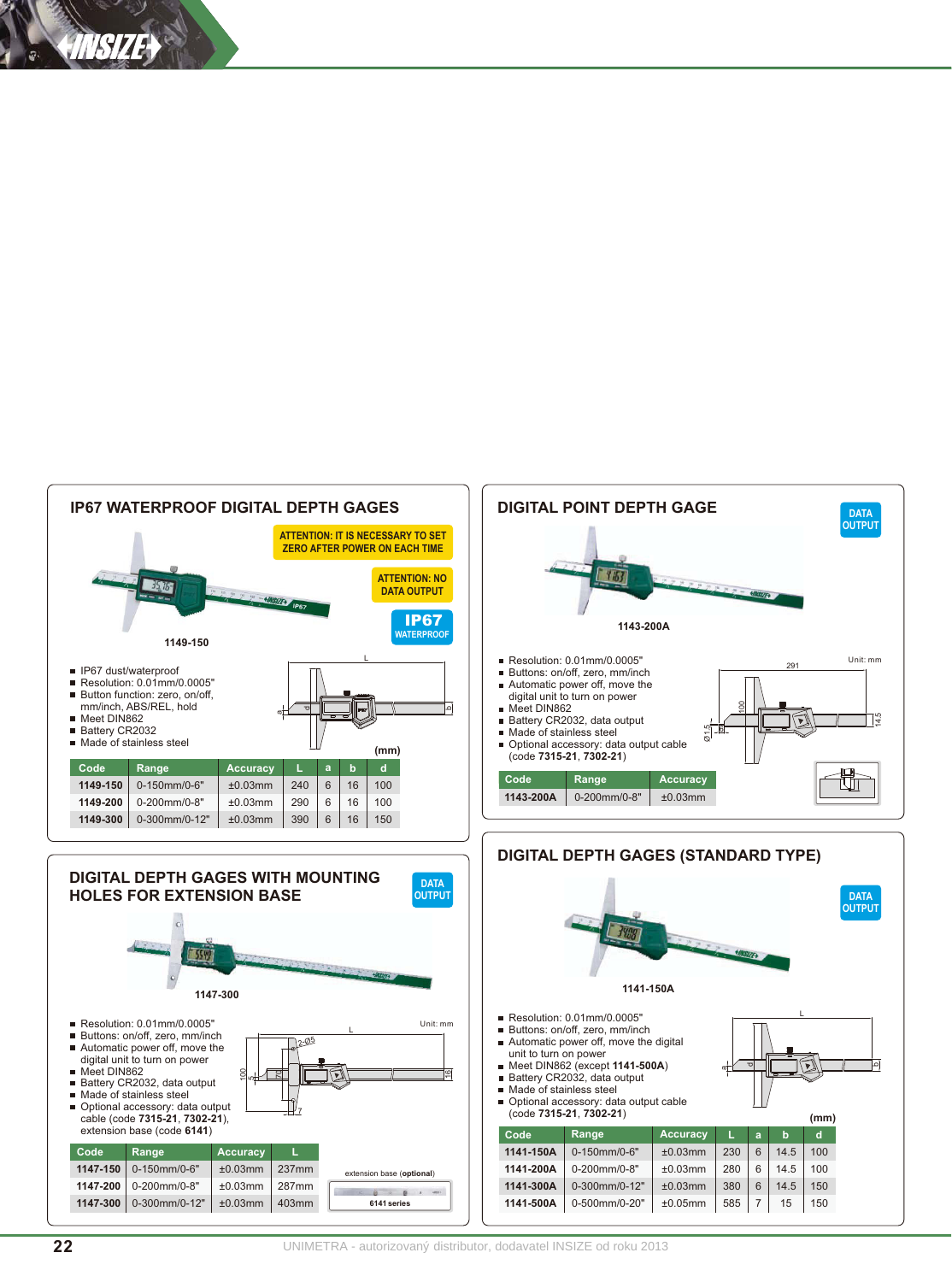



extension base for 1148-200 (optional)

 $\begin{array}{cccccccccccccc} \bullet & \bullet & \bullet & \bullet & \bullet & \circ \bullet \end{array}$ 



 **-4+.%+4** 6141 series

- 
- 
- 
- 
- Made of stainless steel
- Optional accessory: data output cable (code **7315-21**, **7302-21**),<br>extension base (code **6141**, for **1148-200**)







M<sub>2.5</sub>



| .<br>of arooves | of grooves  | (mm)      |                         |                 |     |     |                                           |
|-----------------|-------------|-----------|-------------------------|-----------------|-----|-----|-------------------------------------------|
| inside bore     | inside bore | Code      | Range <sup>*</sup>      | <b>Accuracy</b> |     | c   | <b>Remark</b>                             |
| 曲               |             | 1148-100S | $0-100$ mm/0-4"         | ±0.02mm         | 200 | 45  |                                           |
|                 |             | 1148-100  | $0-100$ mm/0-4"         | ±0.02mm         | 200 | 85  |                                           |
|                 |             | 1148-200  | $0 - 200$ mm/ $0 - 8$ " | ±0.03mm         | 300 | 101 | with mounting holes<br>for extension base |

point

point

the points are used, the range is reduced by 10mm that the range is reduced by 10mm of the range is reduced by 10mm of the range is reduced by 10mm of the range is reduced by 10mm of the range is reduced by 10mm of the ran

7

|  |  | 1148-P101<br>(optional)<br><b>CO</b><br>U | M2.5<br>νπ<br>$\overline{\odot}$ 4.5<br>$\sqrt{08}$<br>1148-P101<br>and 1148-P102 | M2.5<br>$\frac{104}{}$<br>$\sim$<br>$\sqrt{28}$<br>1148-P103 | <u> 91 TIVITAL DIVITT VIITTU</u> |                    |                    |                               |
|--|--|-------------------------------------------|-----------------------------------------------------------------------------------|--------------------------------------------------------------|----------------------------------|--------------------|--------------------|-------------------------------|
|  |  |                                           |                                                                                   |                                                              | Code                             | <b>Description</b> |                    | <b>Remark</b>                 |
|  |  |                                           |                                                                                   |                                                              | 1148-P101                        | 0.5mm disk point   | $0.5 \pm 0.005$ mm | for narrow grooves            |
|  |  |                                           |                                                                                   |                                                              | 1148-P102                        | 0.7mm disk point   | $0.7{\pm}0.005$ mm | for narrow grooves            |
|  |  |                                           |                                                                                   |                                                              | 1148-P103                        | 1mm disk point     | $1\pm0.005$ mm     | for grooves inside blind hole |
|  |  |                                           |                                                                                   |                                                              |                                  |                    |                    |                               |

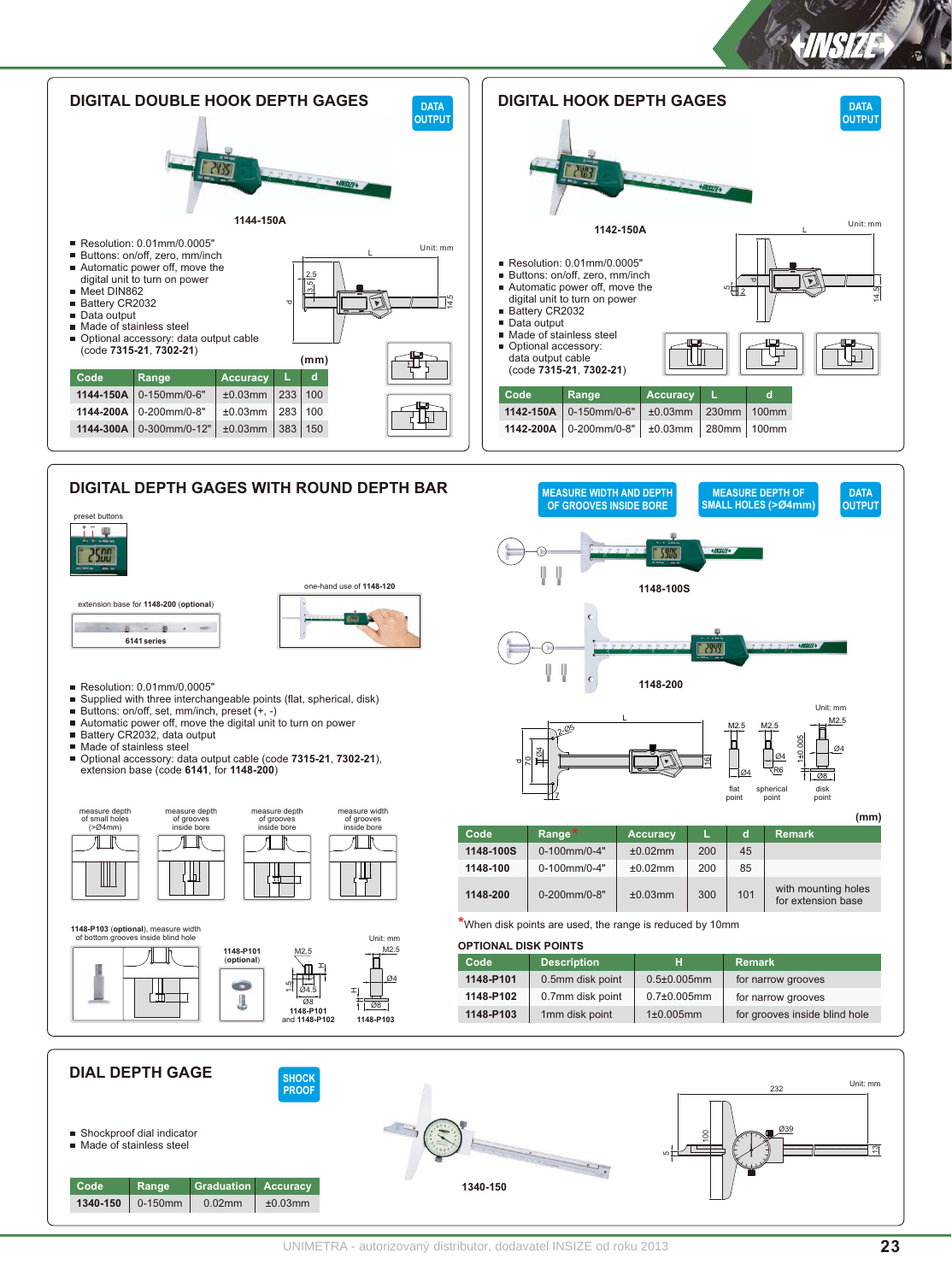**1240-500** 

0-500mm

±0.09mm

585

150

1**240-500** | 0-500mm | ±0.09mm | 585 | 150 1240-5001 | 0-500mm | ±0.05mm | 585 | 150

# ■ Made of stainless steel   = Satin chrome plated reading surface **7----8!** VERNIER DEPTH GAGES (STANDARD TYPE)  1240-2001  $\overline{L}$ قا Unit: mm **Cancellation 0.05mm Graduation 0.02mm** (mm) Graduation 0.02mm  $Code$ **1240-150 1240-200 1240-300** Accuracy L d **Code Range Accuracy**  $+0.05$ mm  $+0.05$ mm  $±0.08mm$  $\overline{\text{Range}}$  $0 - 150$  mm  $0 - 200$ mm 0-300mm 245 282 382 L  $100$  $100$ 100 **2** (mm) Graduation 0.02m Code **1240-1501 1240-2001 1240-3001** Accuracy  $+0.03$ mm  $+0.03$ mm  $±0.04$ mm **Range**  $0 - 150$  mm  $0 - 200$ mm 0-300mm 245 282 382 Ļ  $100$  $100$ 100 **2** (mm) i, Unit: mm 11.5 VERNIER DEPTH GAGES (STANDARD TYPE)<br>
WERNIER DEPTH GAGES (STANDARD TYPE)<br>
Nade of stainess steel<br>
Sain chrome plated reading surface<br>
Code<br>
Tadd-150<br>
Code Range<br>
1240-300<br>
1240-300<br>
1240-300<br>
1240-300<br>
1240-300<br>
1240-500<br> VERNIER DEPTH GAGES (STANDARD TYPE)<br>
WERNIER DEPTH GAGES (STANDARD TYPE)<br>
Sation chrome plated reading surface<br>
E Sation chrome plated reading surface<br>
Craduation 0.05mm<br>
Code<br>
T240-150<br>
T240-300<br>
T240-300<br>
T240-300<br>
T240-1**240-150 0**-150mm + 10.05mm + 245 + 100 + 1**240-1501 +** 0-150mm + 10.03mm + 245 + 100 1**240-200** | 0-200mm | ±0.05mm | 282 | 100 1240-2001 | 0-200mm | ±0.03mm | 282 | 100 **1240-300 |** 0-300mm | ±0.08mm | 382 | 100 **1240-3001** | 0-300mm | ±0.04mm | 382 | 100

**1240-5001** 

0-500mm

 $±0.05mm$ 

585

150





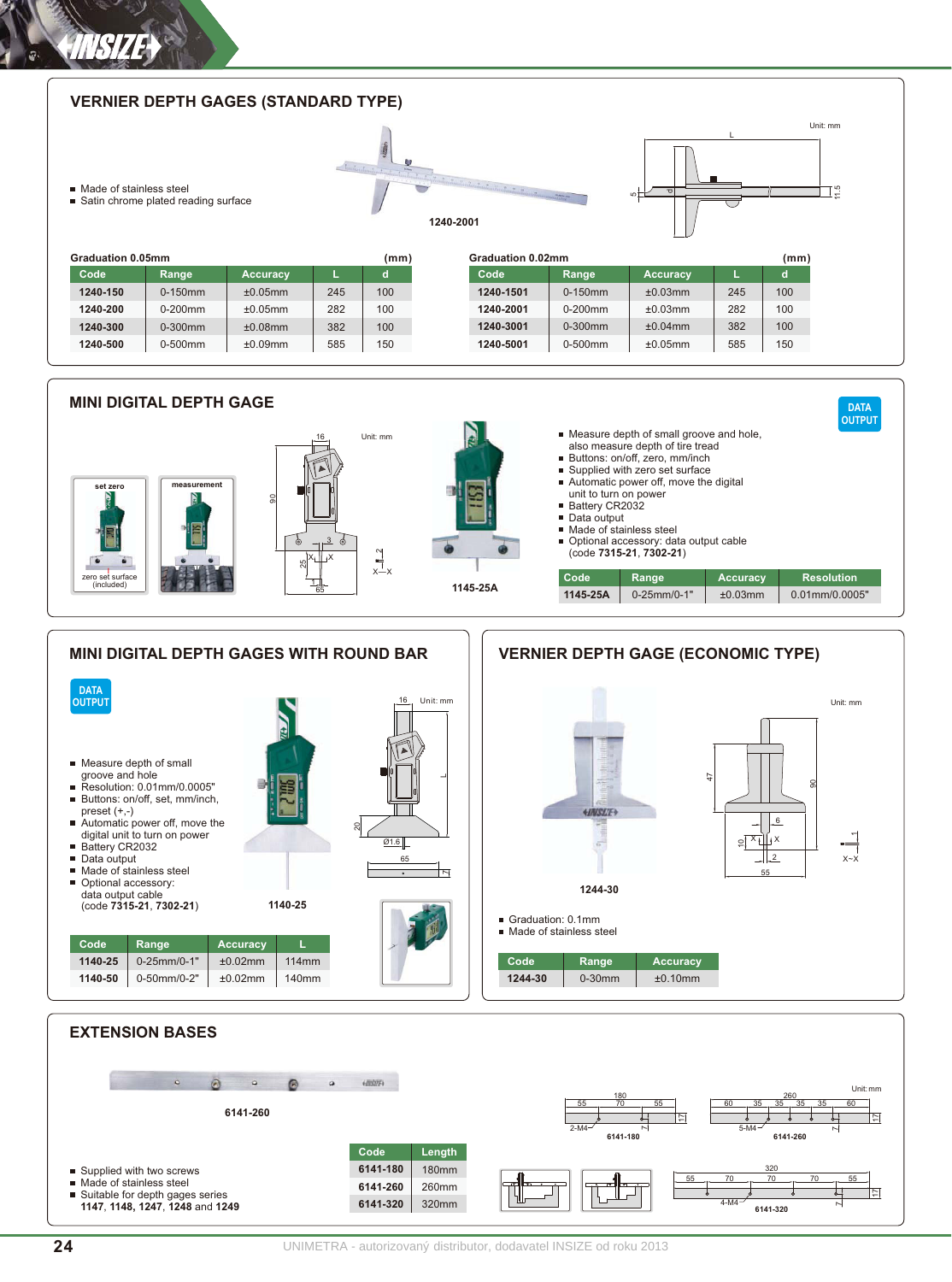

UNIMETRA - autorizovaný distributor, dodavatel INSIZE od roku 2013